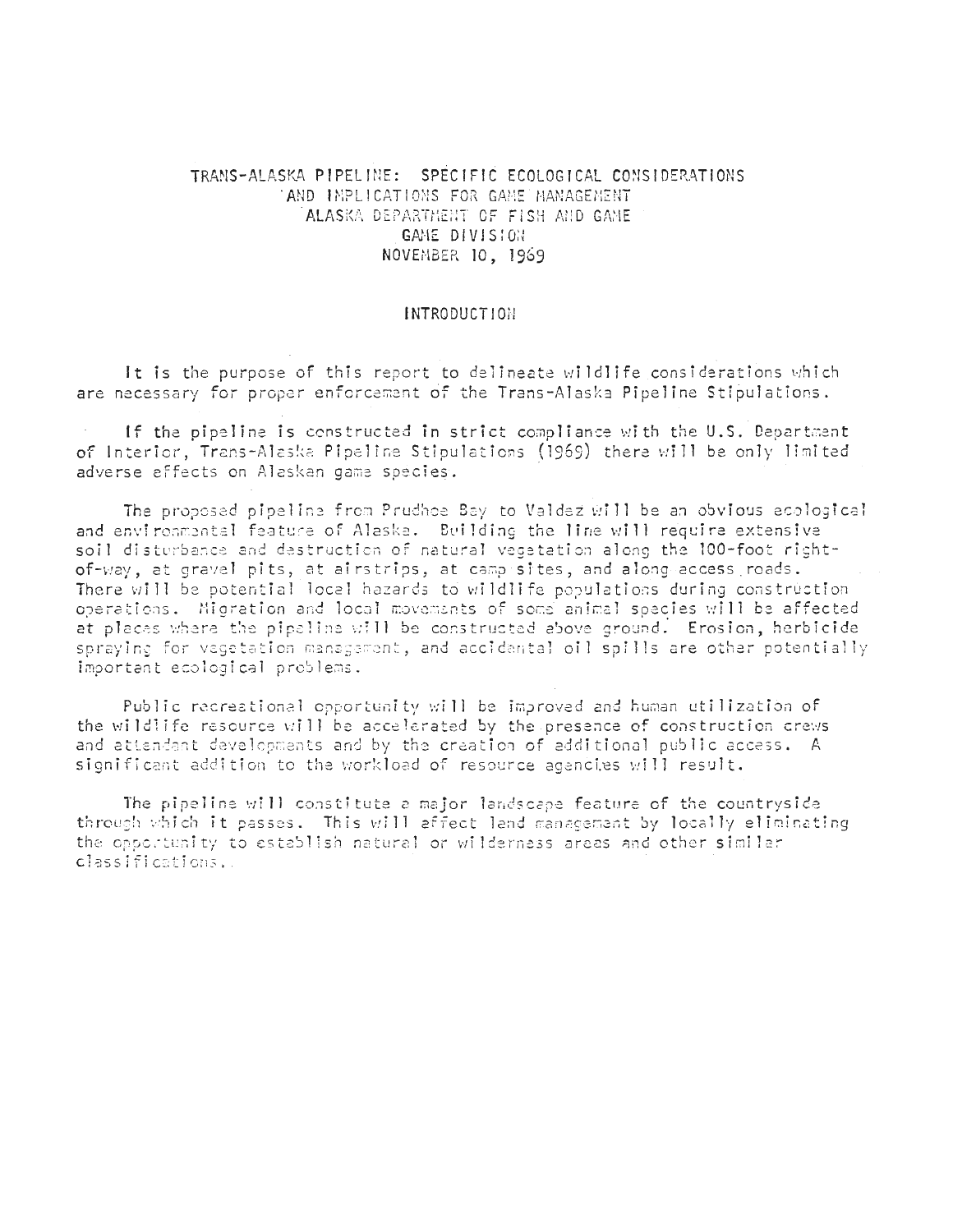There are nine species of big game occurring along the proposed route of the Trans-Alaska Pipeline System. North of Fairbanks wild game still provides sustenance for a majority of the Eskimos and Indian residents and sport hunting plays a subordinate role. South of Fairbanks big game populations provide a prime source of public recreation.

## Black Bear (Ursus americanus)

The black bear is common along the pipeline route from Valdez to and including the Dietrich River Valley on the south slope of the Brooks Range.

Only one major conflict with this species is anticipated during construction and operation of the pipeline. Black bears are readily attracted to garbage dumps or areas with improper food storage. With continued enticement such animals soon become a nuisance and are usually destroyed. To prevent unnecessary killing of black bears every effort should be made to enforce sound food storage and waste disposal practices. All organic materials, including their containers, should be incinerated before final disposal.

### Bison (Bison bison)

Two bison populations occur along the proposed pipeline route. The Copper River bison herd ranges from Chitina to Copper Center and the Delta bison herd ranges east of Delta Creek in the vicinity of Big Delta.

If the pipeline is buried as proposed no major conflicts are anticipated. However, excavation without immadiate backfill would constitute a serious hazard to bison.

# Caribou (Rendifor tarandus)

Caribou occur in two major areas along the proposed pipeline route. The Delta, Nelchina, and Fortymile caribou herds may be found in the area between Glennallen and Big Delta during the spring and fall migrations. The Arctic and Porcupine caribou herds may be found in the area between the Middle Fork of the Koyukuk River and Prudhoe Bay during the spring migration, in summer, and during the fall migration. These latter herds are Alaska's largest and are noted for their subsistence value. Eskimo and Indian hunters utilize over 30,000 caribou per year as food for their families and dog teams.

There has been apprehension about the impact of above ground pipeline construction on caribou migrations on the North Slope. The Alaska Department of Fish and Game has reported that the key to maintaining caribou populations in Alaska is to provide vast areas of undisturbed habitat that allows unrestricted caribou movement. Fortunately, as proposed, above ground pipeline sections will mot be continuous and caribou encountaring these sections will probably move along them until a gap is found. However, local trampling of tundra vegetation and overgrazing may occur adjacent to sections of elevated pipe.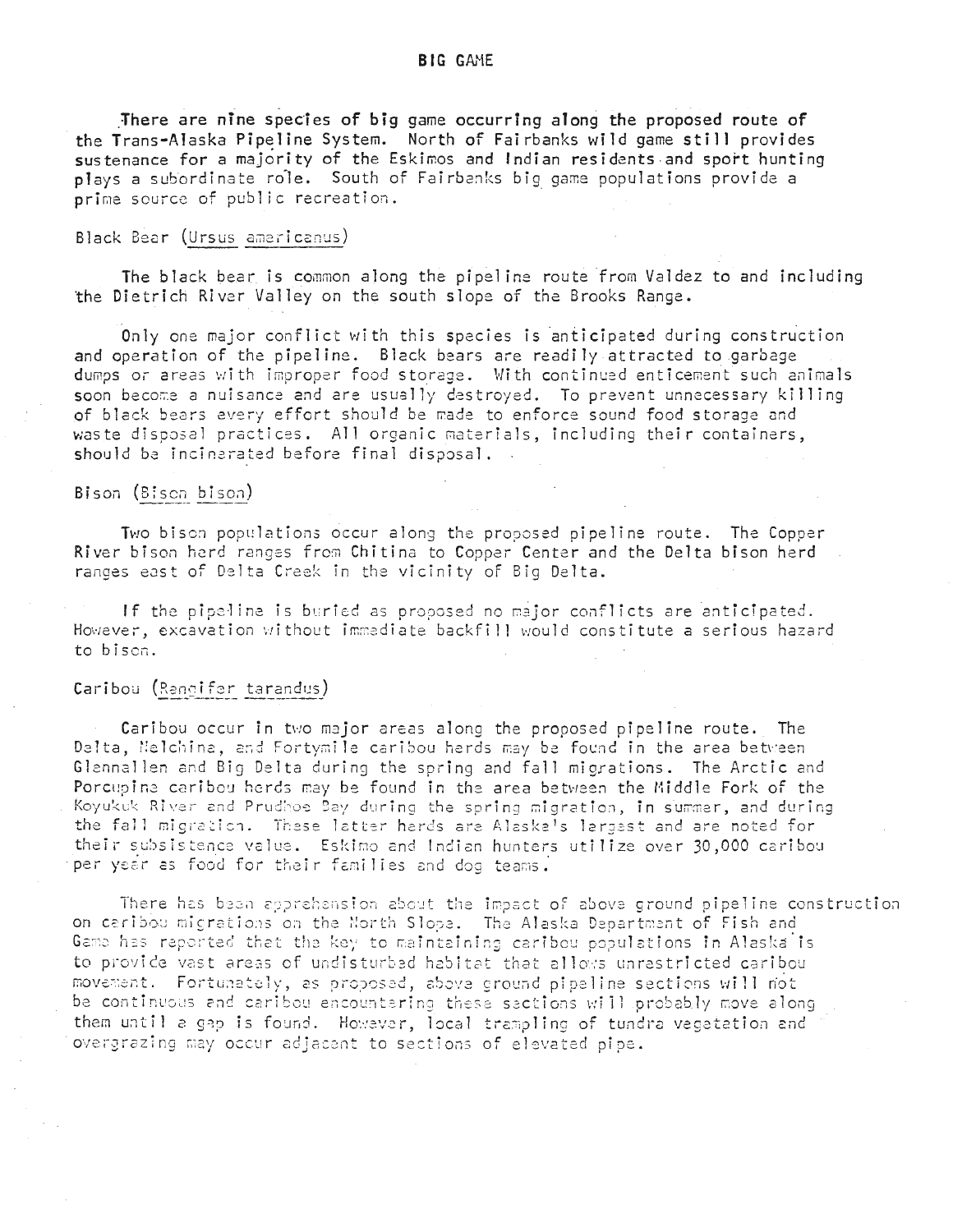It is impossible to recommend areas within caribou habitat where the pipeline could be above ground. Food supply, population density, weather, snow condition, insects, man, and a variety of other factors can alter the movement patterns seasonally or perhaps for several years.

Spring migrations occur in April and May and fall migration from September through November. Construction in narrow mountain valleys or passes, such as Isabel Pass, the Dietrich River Valley and the Atigun River Valley, should be avoided during caribou migration periods.

All pipeline excavation should be followed by immediate back fill whenever caribou are in the vicinity.

An increase in caribou hunting pressure along the pipeline route would not be detrimental to caribou management at this time.

### Dall Sheep (Ovis dalli)

Dall sheep occur adjacent to areas where the proposed pipeline traverses the Chugech Mountains, Alaska Range, White Mountains, and Brooks Range. In the Brocks Range the pipeline route bissects habitat now occupied by sheep along the Dietrich and Atiqun Rivers. Construction in these areas should be restricted during the lambing period from mid-May to mid-June.

Since the Dall sheep is hunted primarily as a trophy animal an increase in hunting pressure along the Brooks Range segment of the pipeline should not endanger the sheep population, but the number of trophy class males could be quickly reduced.

## Grizzly Bear (Ursus arctos)

Grizzly bears may be found along the entire pipeline route. Since Alaska is the last stronghold for this species in the United States special care must be taken to protact them.

Grizzly bears are readily attracted to garbage dumps or areas with improper food storage. This species is highly unpredictable and should never be encouraged to frequent temporary or permanent camps. To prevent unnecessary killing of grizzly bears every effort should be mede to enforce sound food storage and waste disposal practices. All organic materials, including their containers should be incinarated before final disposal. During the summar of 1969 many grizzly bears were attracted to improper garbage dumos at oil drilling pads on the North Slope, Unfortunately, several bears were killed before indiscriminate garbage disposal activities could be corrected.

The grizzly bear is for the most part an animal of tundra, grassland and other open habitat types, as contrasted to open forest types preferred by the black been. Therefore they are vulnerable targets for the hunter.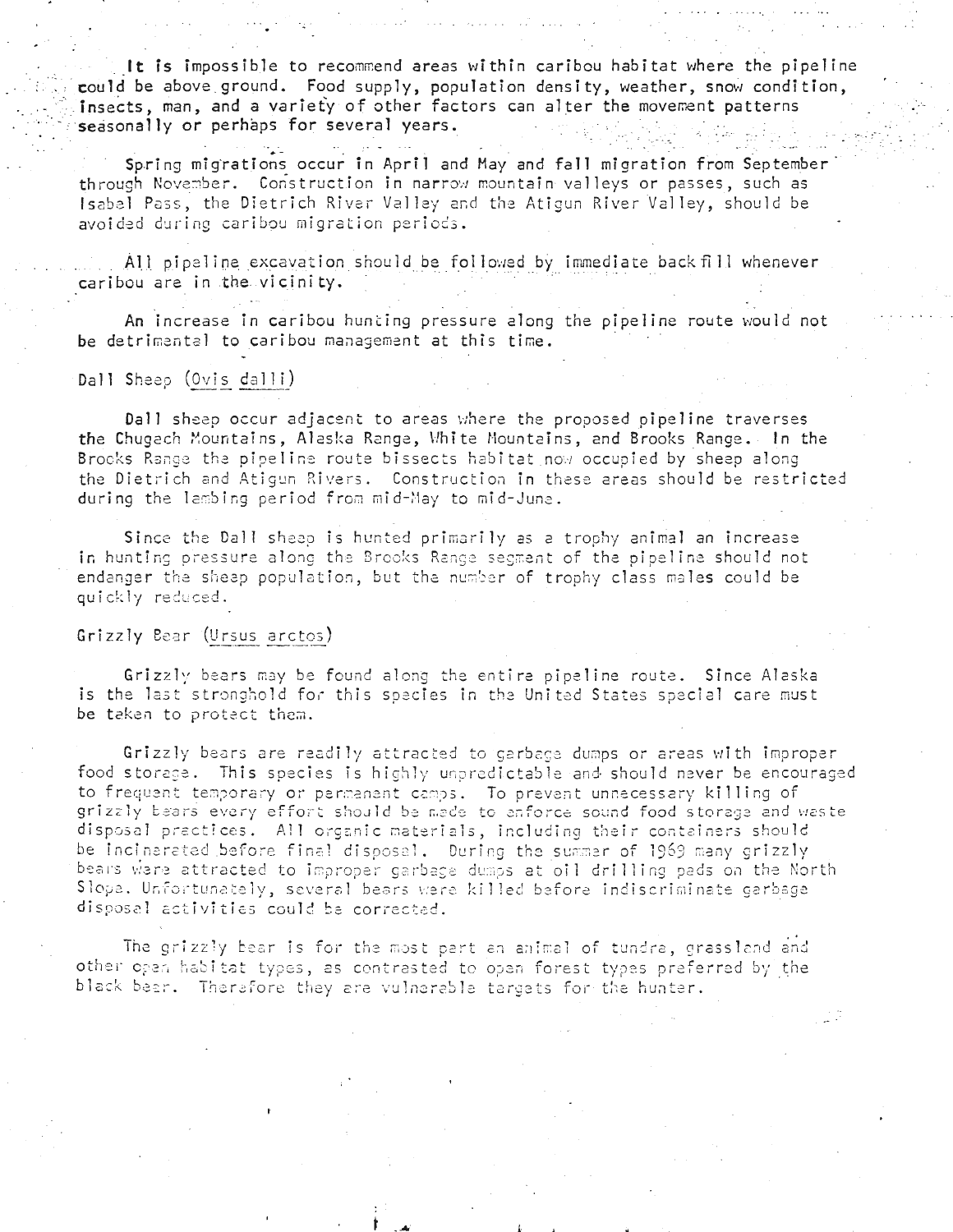# Moose (Alces alces)

Moose occur commonly along the proposed pipeline route from Valdez to the Sagavanirktok River.

As proposed, pipeline construction will have only a limited adverse effect upon the moose populations presently existing along the pipeline route.

North of the Brooks Range the destruction of some stands of riparian willow is inevitable and will result in the elimination or reduction of local moose populations. The magnitude of the problem is dependent upon the extent that construction operations occur in the flood plain of rivers.

All pipeline excavation should be followed by immediate backfill to eliminate hazards to resident modse and to other moose during spring and fall seasonal movements. Spring movements usually occur from April through June and fall movements occur from September through October.

#### Mountain Goat (Oreamnos americanus)

Mountain goats occur adjacent to the proposed pipeline route from Valdez to Copper Center.

No major conflicts with mountain goats are anticipated during pipeline construction.

### Wolf (Canis lupus)

Wolves occur along the entire pipeline route.

Construction of the pipeline, providing refuse disposal and other quidelines are followed, should not introduce additional hazards to this troubled species.

### Wolverine (Gulo luscus)

Wolverines occur along the entire pipeline route.

The comments pertaining to wolves fully covers the required safequards for wolvering.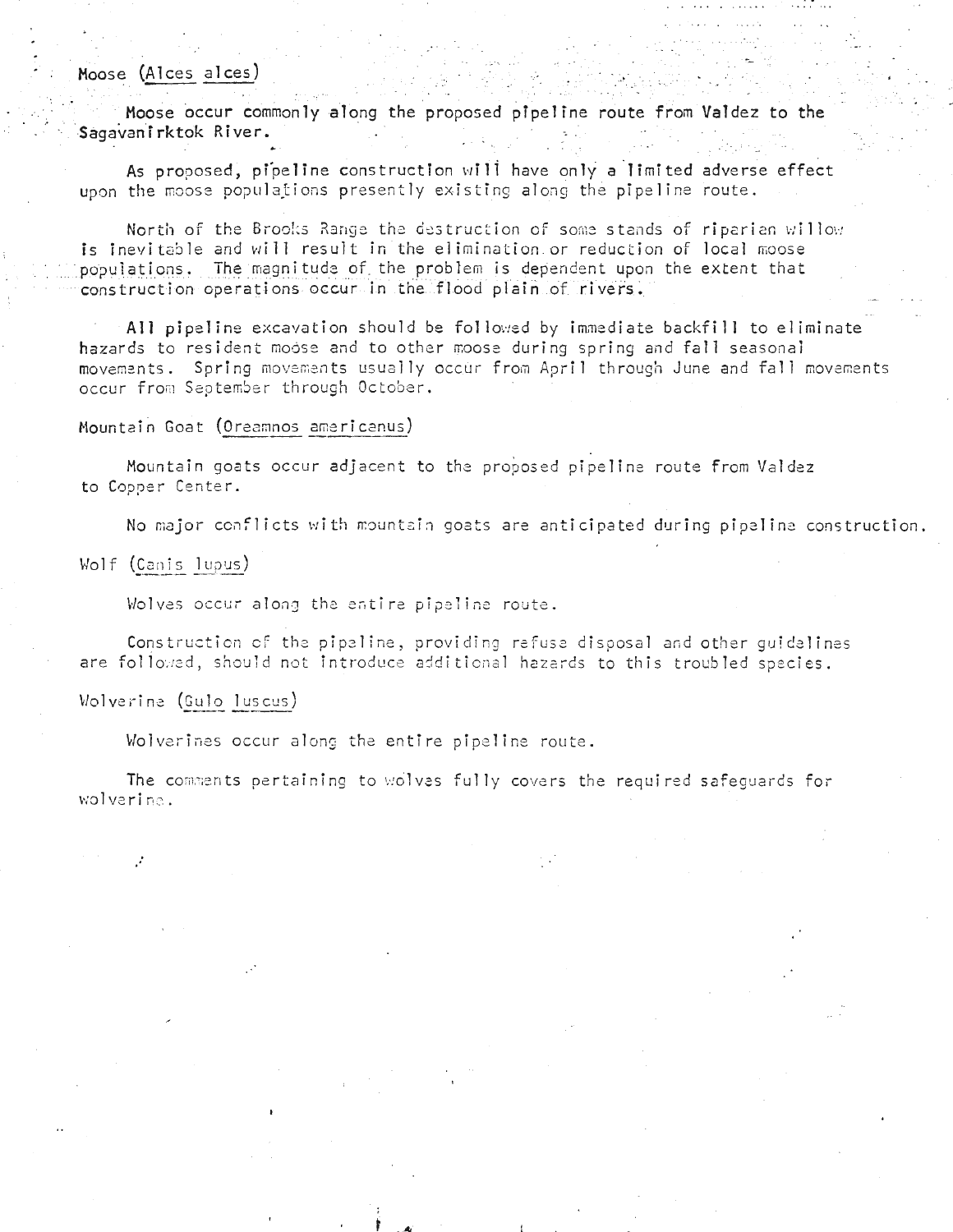## SMALL GAME

The pipeline will transect alpine, boreal, and tundra habitats, each with its typical group of inhabitants. Even with successful revegetation, the right-of-way will support fewer wild animals than before. However, the direct loss of animal production will be economically and ecologically negligible if reasonable care is taken to prevent erosion and petroleum spillage. The pipeline will not destroy the living space of any rare species we know of and will eliminate only a minute fraction of the production of common species of birds and small mammals.

 $^{\rm m}$  Rabies is a common disease of the Arctic fox (Alopex lagopus) and the red fox (Vulpes fulva) in Alaska. The disease is spread most rapidly in winter when their food supply is limited and the animals concentrate at places where food is available. Both species are readily attracted to garbage dumps. For the safety of all personnel working along the pipeline every effort should be made to enforce sound food storage and waste disposal practices and to prohibit feeding or otherwise attracting foxes.

# PUBLIC ACCESS AND ESTRETICS

The Alaska Department of Fish and Game is obligated under the Constitution of the State of Alaska to provide a sustained yield of wildlife for the people of the State. Game management plans for some species have long been handicapped by a lack of public access. A rapidly growing human population has further compounded this problem. The need for more public access is obvious, but it must be added carefully, without destroying the quality of the natural environment through which it passes. The esthetic integrity of existing access must also be retained.

If the pipeline stipulations are strictly adhered to, new public access will be provided and existing roads, trails, and other rights-of-way will be protected.

The Alaska Department of Fish and Game Trail Index Project is attempting to establish a 50 foot right-of-way along all established trails in the State. Each trail dedicated under this system will have guaranteed public access In perpetuity.

The following trails intercept the proposed pipeline route and have been wholly or partially dedicated under this program:

- 1. Red Mountain Trail (73S, RIE CRM Milepost 73 Richardson Highway - $Map_1$ ).
- 2. Tonsina Lake Trail (T3S & AS, RIM CRM Milepost 74.2 Richardson Highway -Map  $1)$ .
- 3. Rock Creek Trail  $\#2$  (TIS, RIE CRM Milepost 85.8 Richardson Highway - $Map$   $1$ ).
- 4. Rock Creek Trail (TIS, RIE CRM Milagost 86.1 Richardson Highway - $Step 1$ .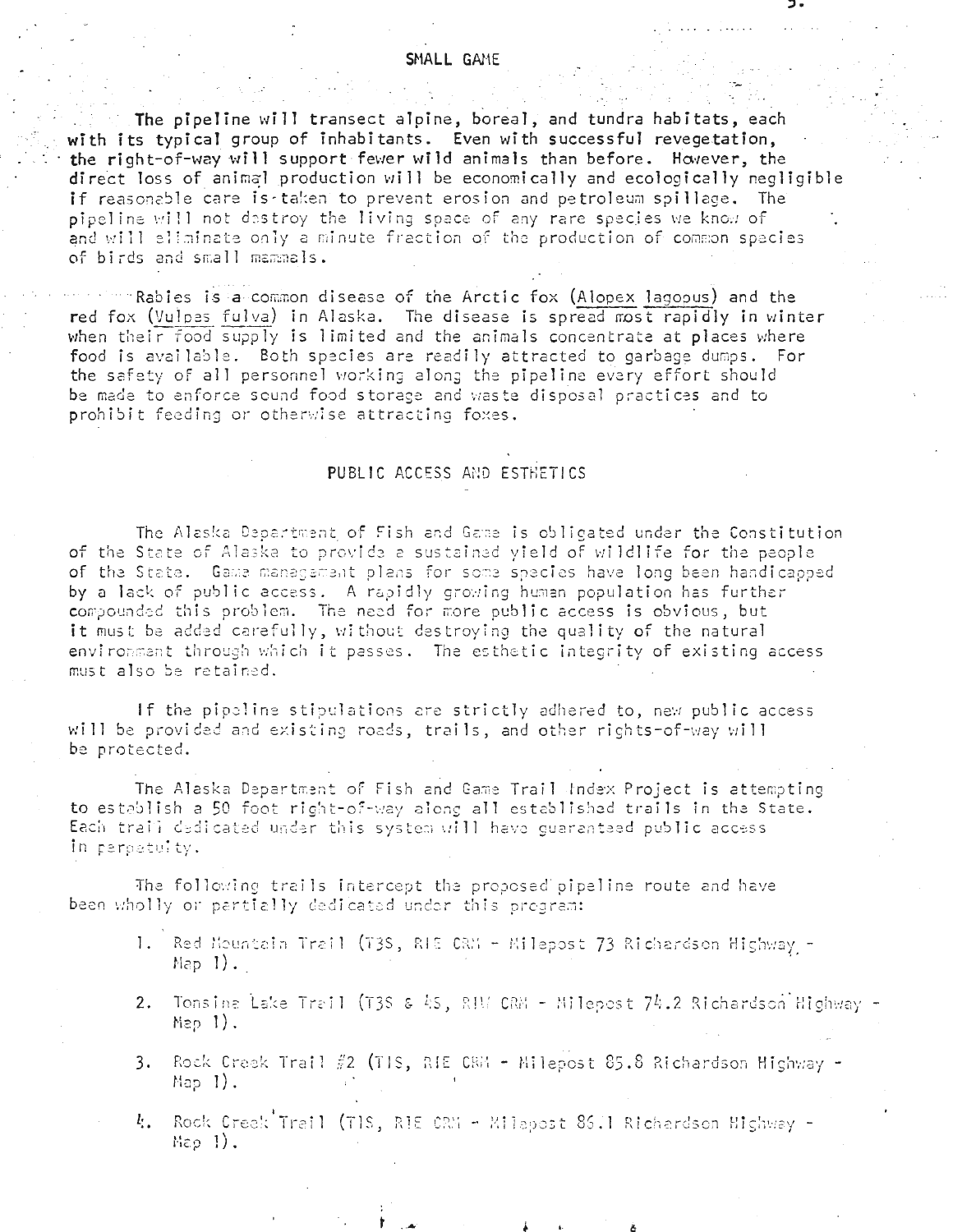- 5. Klutina Boat Landing (T2N, RIE CRM Milepost 100.4 Richardson Highway  $Map 1$ .
- 6. Klutina Pioneer Access Road (T2N CRM Milepost 102 Richardson Highway Map 1). There are several trails that branch off this access road which will also be affected by the pipeline.
- Bear Creek Trail (T6N, RIW CRC Milepost 126.1 Richardson Highway - $7.$  $Map(2)$ .

Trails 1, 2, 3, 5, and 6 are dedicated along their entire route. Trails 4 and 7 have entries at the junction of the trail and the Richardson Highway. Other trails intercepting the proposed pipeline route will be described and dedicated as time allows.

It is imperative that all access routes (existing and proposed) crossing the pipeline right-of-way remain open to public access during and after construction of the pipeline.

### FUTURE IMPACT

Perhaps the greatest impact to wildlife and wildlife habitat will occur after the Trans-Alaska Pipeline System has been installed. Current Arctic engineering technology requires above ground pipaline construction techniques on most terrestrial areas away from streamside alluvium deposits. Therefore, the feeder lines, which must be constructed between individual oil well sites and the TAPS pipeline, to make the latter line functional, may result in the loss of large areas of wildlife habitat on the North Slope, plus inhibiting animal movements.

At any time after crude oil starts flowing in the pipeline system there will be hundreds of thousends of gellons of potential pollutant available under tremendous pressure. Pipeline breaks or leaks could cause pollution of lands and water that would be indescribable.

At the pipeline terminus in Vaidez, continious transfer of crude oil from shore to ship will present a continuous oil pollution hazard. Subsequent movement of the crude oil by ship between Alaska and the continental United States will also be a continuing hazard to marine and coastal fauna of the United States and Canada.

#### **SUMMARY**

If the U.S. Department of Interior, Trans-Aleska Pipeline Stipulations are strictly enforced minimum hazards to wildlife populations are anticipated during the construction period.

Increased public access resulting from pipeline construction will improve recreational opportunity. Increasing input from resource agencies will be required to monitor growing resource utilization during the post construction period.